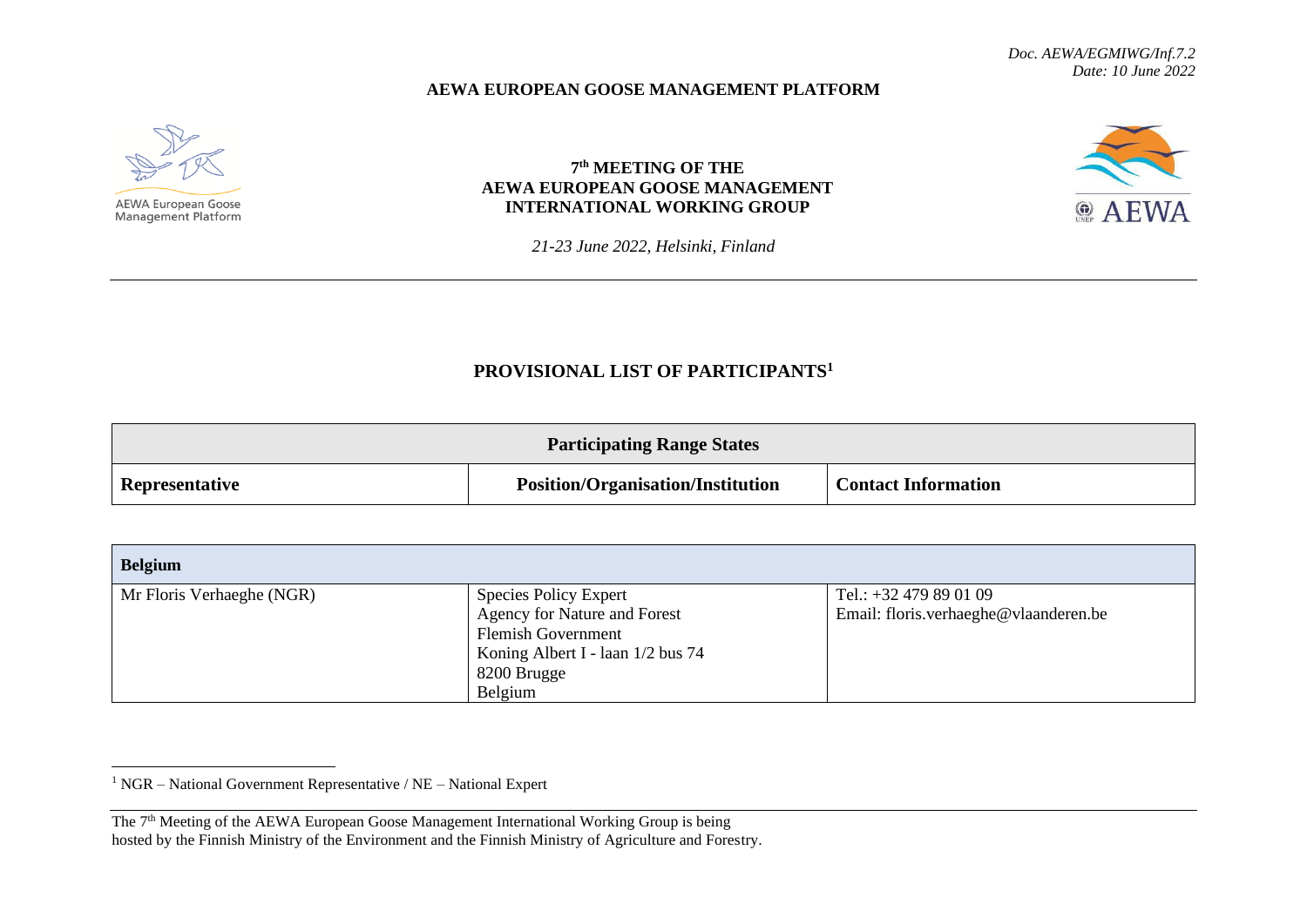| Dr Frank Huysentruyt (NE)                             | Researcher<br>Research Institute for Nature and Forest (INBO)<br>Wildlife Management and Invasive Species<br>Havenlaan 88<br>1000 Brussels<br>Belgium | Tel.: $+32499865340$<br>Email: frank.huysentruyt@inbo.be |
|-------------------------------------------------------|-------------------------------------------------------------------------------------------------------------------------------------------------------|----------------------------------------------------------|
| <b>Denmark</b>                                        |                                                                                                                                                       |                                                          |
| Mr Søren Egelund (NGR)                                | Biologist<br>Danish Ministry of Environment<br>Species and Nature Protection<br>Tolderlundsvej 5<br>Odense C 5000<br>Denmark                          | Tel.: $+4593587960$<br>Email: soera@mst.dk               |
| Prof Jesper Madsen (NE)                               | Head of the AEWA EGMP Data Centre<br>Department of Bioscience<br>Aarhus University<br>Grenåvej 12<br>8410 Rønde<br>Denmark                            | Tel.: +45 294 402 04<br>Email: jm@bios.au.dk             |
| Ms Iben Hove Sørensen (NE)<br>(Also representing CIC) | Danish Hunters' Association<br>Molsvej 34<br>8410 Rønde<br>Denmark                                                                                    | Tel.: +45 817 716 64<br>Email: ihs@jaegerne.dk           |

| <b>Estonia</b>      |                                                                     |                                    |
|---------------------|---------------------------------------------------------------------|------------------------------------|
| Mr Tõnu Talvi (NGR) | <b>Senior Conservation Officer</b>                                  | Tel.: $+3765016869$                |
|                     | <b>Nature Conservation Department</b><br><b>Environmental Board</b> | Email: tonu.talvi@keskkonnaamet.ee |
|                     | Palmse 45435 Lääne-Viru                                             |                                    |
|                     | Estonia                                                             |                                    |
|                     |                                                                     |                                    |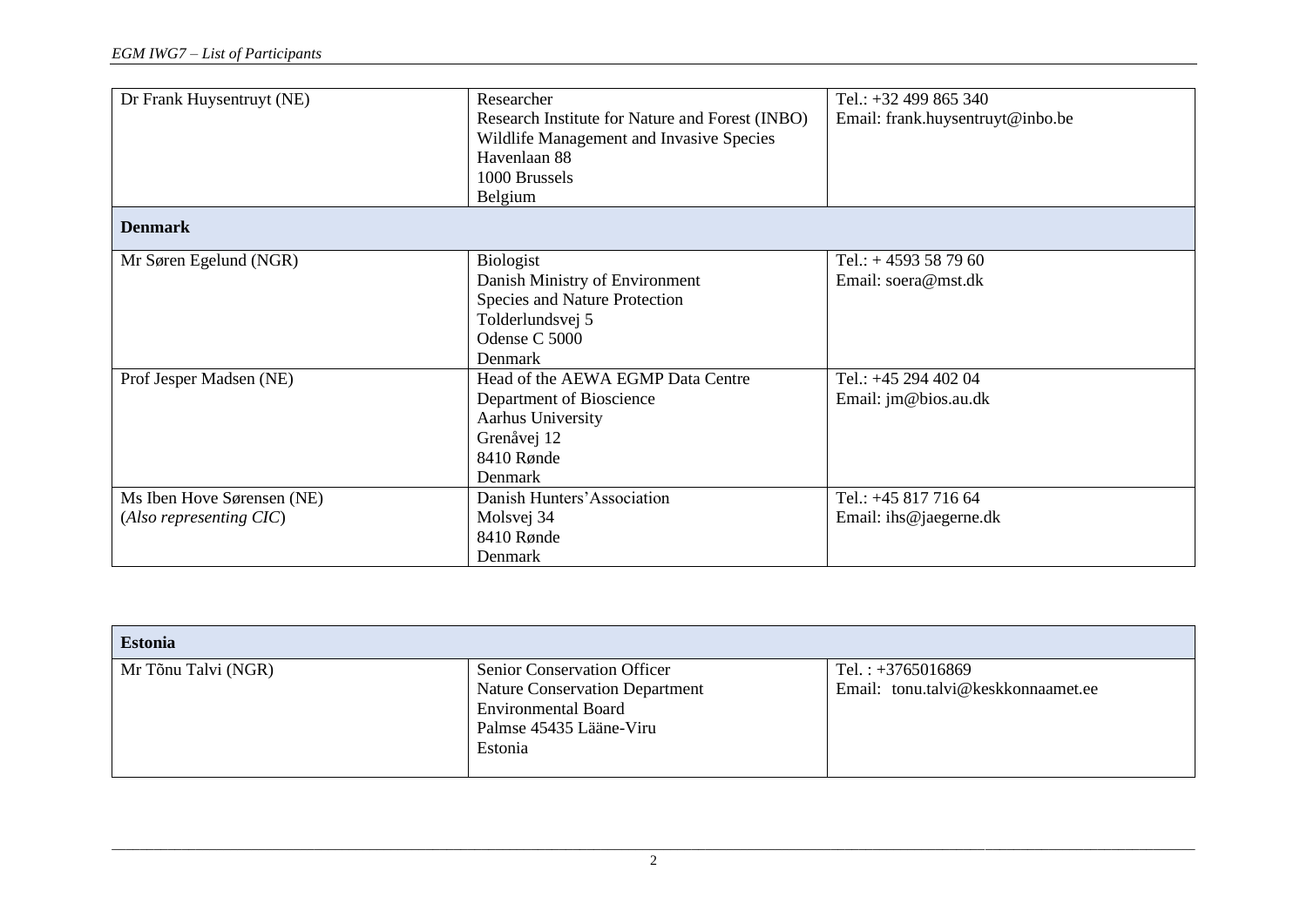| <b>European Union</b>                |                                           |                                           |
|--------------------------------------|-------------------------------------------|-------------------------------------------|
|                                      |                                           |                                           |
| Mr Joseph van der Stegen             | Policy Officer                            | Tel.: $+322996902$                        |
|                                      | <b>European Commission</b>                | Email: joseph.van-der-stegen@ec.europa.eu |
| *online*                             | DG Environment, Nature Unit               |                                           |
|                                      | Avenue de Beaulieu 5                      |                                           |
|                                      | 1160 Brussels                             |                                           |
|                                      | Belgium                                   |                                           |
| <b>Finland</b>                       |                                           |                                           |
|                                      |                                           |                                           |
| Ms Nina Mikander (NGR)               | Senior Specialist                         | Tel.: $+358505710992$                     |
|                                      | Ministry of the Environment               | Email: nina.mikander@ym.fi                |
|                                      | Department of the Natural<br>Environment, |                                           |
|                                      | Biodiversity                              |                                           |
|                                      | FI-00023 Helsinki                         |                                           |
|                                      | Finland                                   |                                           |
| Mr Janne Pitkänen (NGR)              | Senior Specialist                         | Tel.: +35 829 516 2338                    |
|                                      | Ministry of Agriculture and Forestry      | Email: janne.pitkanen@mmm.fi              |
|                                      | <b>Natural Resources Department</b>       |                                           |
|                                      | Unit for Game and Recreational Fishing    |                                           |
|                                      | P.O. Box 30                               |                                           |
|                                      | FI-00023 Government                       |                                           |
|                                      | Helsinki                                  |                                           |
|                                      | Finland                                   |                                           |
| Mr Esko Hyvärinen (AEWA Focal Point) | Ministry of the Environment               | Tel $\therefore$ +358400143876            |
|                                      | Department of the Natural<br>Environment, | Email: esko.o.hyvarinen@gov.fi            |
|                                      | Biodiversity                              |                                           |
|                                      | FI-00023 Helsinki                         |                                           |
|                                      | Finland                                   |                                           |
| Mr Mikko Alhainen (NE)               | Senior Planning Officer                   | Tel.: +358 (0) 509 11 12 88               |
|                                      | Finnish Wildlife Agency                   | Email: mikko.alhainen@riista.fi           |
|                                      | Sompiontie 1                              |                                           |
|                                      | 00730 Helsinki                            |                                           |
|                                      | Finland                                   |                                           |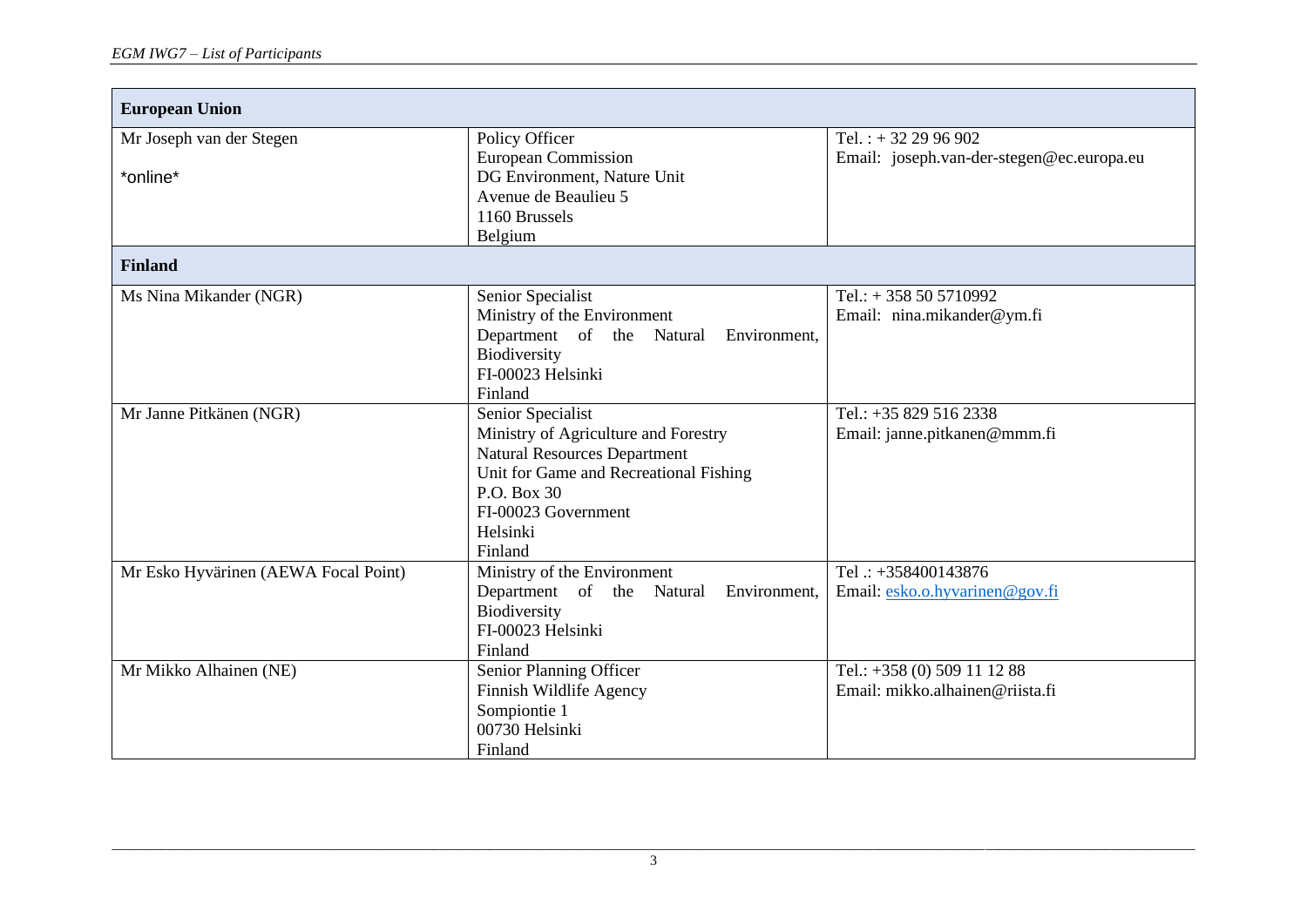| Mr Jorma Pessa (NE)                | Senior Adviser<br>Center for Economic Development, Transport and<br>the Environment<br>Nature and Land Use Unit<br>Veteraanikatu 1<br>90101 Oulu<br>Finland | Tel.: +358400250040<br>Email: jorma.pessa@ely-keskus.fi         |
|------------------------------------|-------------------------------------------------------------------------------------------------------------------------------------------------------------|-----------------------------------------------------------------|
| Ms Heidi Krueger                   | Ministry of Agriculture and Forestry<br>Natural resources / Game and Fisheries<br>Gårdskulla 113<br>02570 Siuntio<br>Finland                                | Tel.: +358400226716<br>Email: heidi.kruger@gov.fi               |
| Ms Henna Väyrynen                  | Specialist<br>Ministry of Agriculture and Forestry of Finland<br>Game and recreational Fisheries<br>PO Box 30 FI-00023 GOVERNMENT<br>Helsinki<br>Finland    | Tel.: +35 0295162014<br>Email: henna.vayrynen@mmm.fi            |
| Mr Mika Pirinen                    | <b>Species Damage Coordinator</b><br><b>ELY Centre for North Karelia</b><br>Torikatu 36 A<br>80100 Joensuu<br>Finland                                       | Tel.: +35 0405475028<br>Email: mika.pirinen@ely-keskus.fi       |
| Ms Matleena Louhisalmi<br>*online* | Senior Officer<br>Centre for Economic Development, Transport and<br>the Environment for Southwest Finland<br>Itsenäisyydenaukio 2<br>20800 Turku<br>Finland | Tel.: +358295023072<br>Email: matleena.louhisalmi@ely-keskus.fi |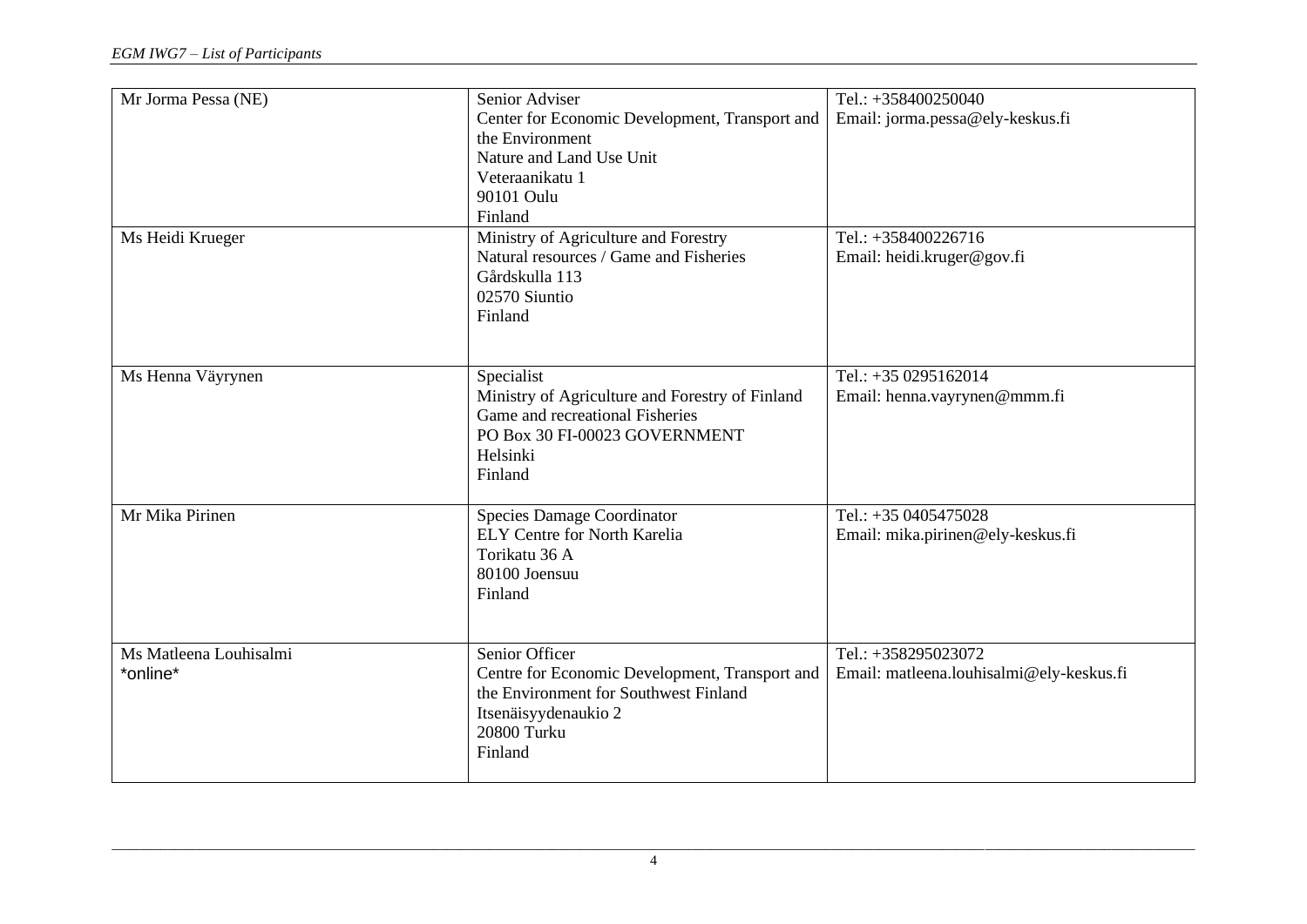| Mr Antti Piironen | University of Turku<br>Department of biology<br>Vesilinnantie 5<br>20500 Turku<br>Finland                                                  | Tel.: +35 0503112306<br>Email: antti.p.piironen@utu.fi         |
|-------------------|--------------------------------------------------------------------------------------------------------------------------------------------|----------------------------------------------------------------|
| Mr Ere Grenfors   | Wildlife Management and Conservation Manager<br><b>Finnish Hunters' Association</b><br>PL 91, Kinturinkuja 4<br>11101 Riihimäki<br>Finland | Tel.: +358505698916<br>Email: ere.grenfors@metsastajaliitto.fi |
| Mr Jukka Forsman  | <b>Natural Resources Institute Finland</b><br>Paavo Havaksen tie 3<br>90014 University of Oulu<br>Oulu, Finland                            | Tel.: +358504280707<br>Email: jukka.forsman@luke.fi            |
| Mr Tuomas Seimola | Specialist<br><b>Natural Resources Institute Finland</b><br>Käpyläntie 1<br>00610 Helsinki<br>Finland                                      | Tel.: +35 0405285911<br>Email: Tuomas.seimola@luke.fi          |
| Mr Markus Piha    | Senior Scientist<br><b>Natural Resources Institute Finland</b><br>Latokartanonkaari 9<br>00790 Helsinki<br>Finland                         | Tel.: +358295322726<br>Email: markus.piha@luke.fi              |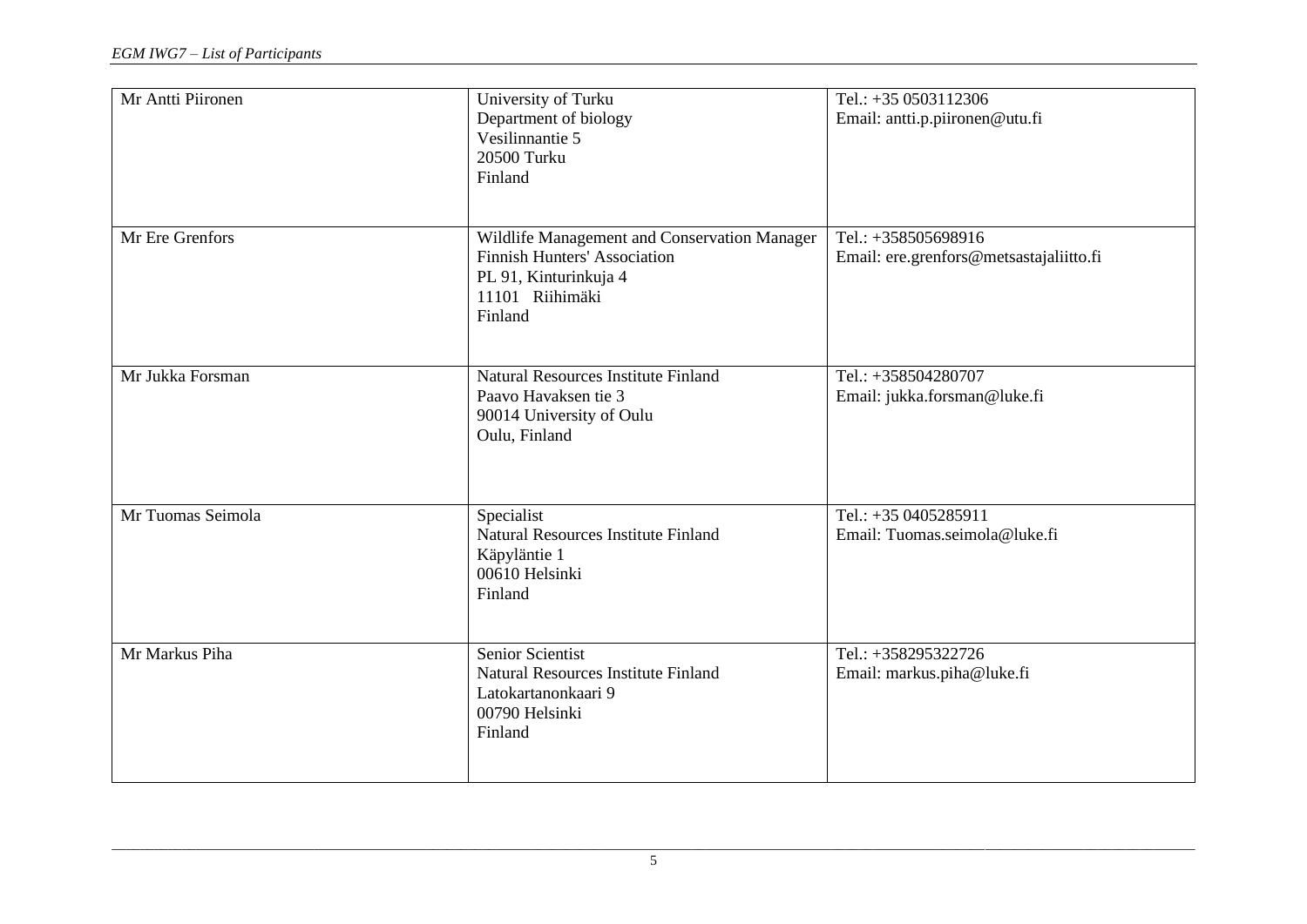| Mr Teemu Lehtiniemi<br>*online* | <b>BirdLife Finland</b><br>Annankatu 29 A 16<br>00610 Helsinki<br>Finland                     | Tel.: +358 400 749 786<br>Email: teemu.lehtiniemi@birdlife.fi                               |
|---------------------------------|-----------------------------------------------------------------------------------------------|---------------------------------------------------------------------------------------------|
| <b>France</b>                   |                                                                                               |                                                                                             |
| Mr Charles de Barsac (NGR)      | Ministry of Ecological and Inclusive Transition<br>(MTES)<br>92000 La Défense CEDEX<br>France | Tel.: $+33$ 1408 131 90<br>Email: charles-henri.de-barsac@developpement-<br>durable.gouv.fr |
| Mr Leo Bacon (NE)<br>*online*   | French Agency for Biodiversity (OFB)<br>La Tour du Valat, Le Sambuc<br>13200 Arles<br>France  | Tel.: $+33$ (0) 689 18 26 63<br>Email: leo.bacon@ofb.gouv.fr                                |

| <b>Germany</b>          |                                                                         |                                            |
|-------------------------|-------------------------------------------------------------------------|--------------------------------------------|
| Mr Babak Miller (NGR)   | Federal Ministry for the Environment, Nature   Tel.: +49 22899 305 2655 |                                            |
|                         | <b>Conservation and Nuclear Safety</b>                                  | Email: babak.miller@bmu.bund.de            |
|                         | Division N 5 - International Species Conservation                       |                                            |
|                         | Robert-Schumann-Platz 3                                                 |                                            |
|                         | 53175 Bonn                                                              |                                            |
|                         | Germany                                                                 |                                            |
| Dr Heinz Düttmann (NGR) | Ministry of Environment of Lower Saxony                                 | Tel.: $+495111203538$                      |
| *online*                | Archivstr. 2                                                            | Email: heinz.duettmann@mu.niedersachsen.de |
|                         | 30169 Hannover                                                          |                                            |
|                         | Germany                                                                 |                                            |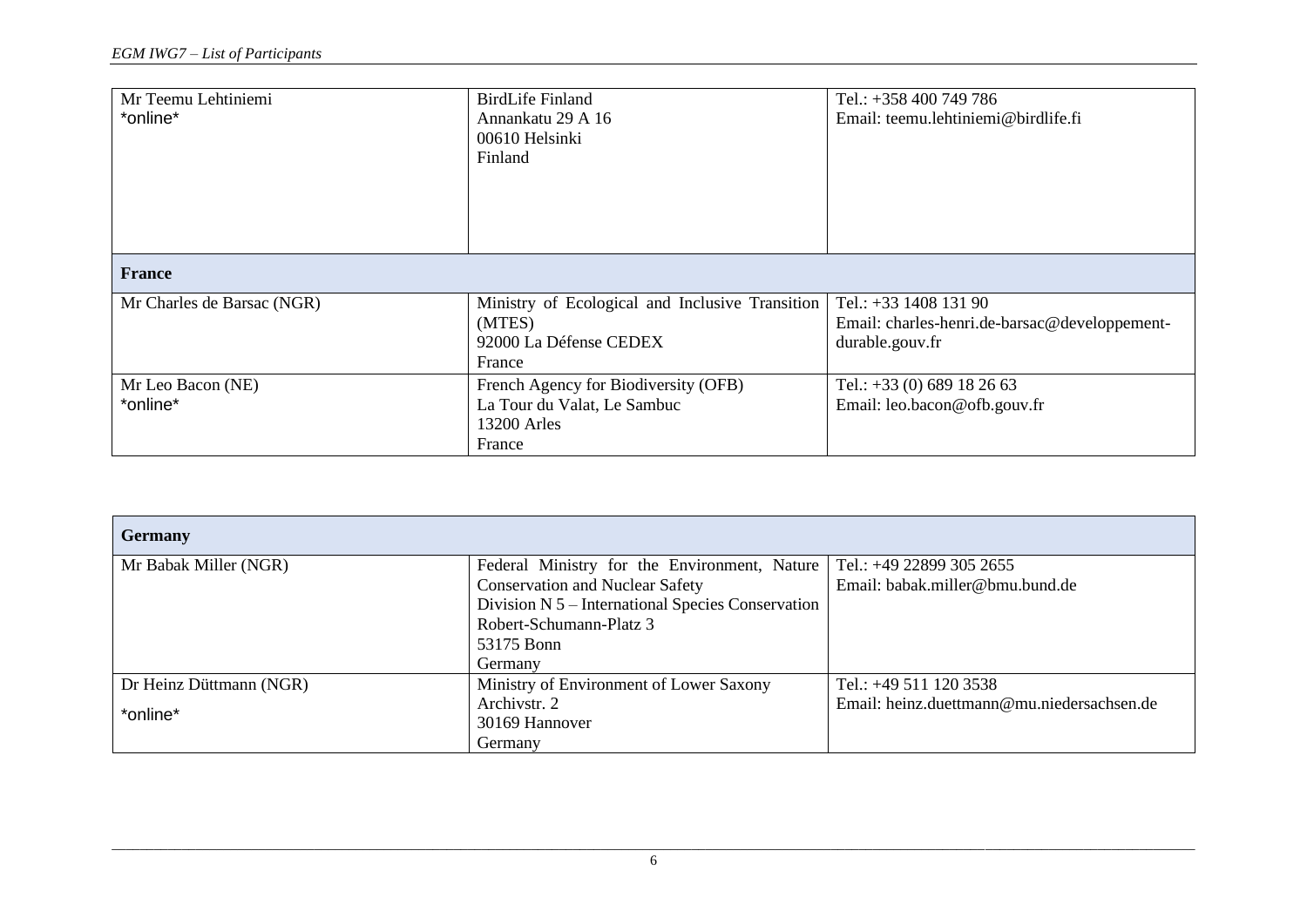| <b>Iceland</b>            |                                                                                                                                                                                                            |                                                            |
|---------------------------|------------------------------------------------------------------------------------------------------------------------------------------------------------------------------------------------------------|------------------------------------------------------------|
| Mr Bjarni Jónasson (NE)   | The Environment Agency of Iceland<br>Hjallalundur 3<br>600 Akureyri<br>Iceland                                                                                                                             | Tel.: $+3548610058$<br>Email: bjarnij@ust.is               |
| Ms Snorri Sigurðsson (NE) | Icelandic Institute of Natural History<br>Urriðaholtsstræti 6-8,<br>220 Garðabær.<br>Iceland                                                                                                               | Tel.: $+3545900500$<br>Email: Snorri.Sigurdsson@ni.is      |
| Latvia                    |                                                                                                                                                                                                            |                                                            |
| Mr Vilnis Bernards (NGR)  | Senior Desk Officer<br>Ministry of Environmental Protection<br>and<br><b>Regional Development</b><br><b>Nature Protection Department</b><br>Peldu 25<br>LV1494 Riga<br>Latvia                              | Tel.: +371 67026524<br>Email: vilnis.bernards@varam.gov.lv |
| Dr Oskars Keišs (NE)      | Researcher<br>University of Latvia<br>Institute of Biology<br>Jelgavas iela 1<br>Latvia                                                                                                                    | Tel.: +37 129 236 300<br>Email: oskars.keiss@lu.lv         |
| <b>Netherlands</b>        |                                                                                                                                                                                                            |                                                            |
| Mr Nick Warmelink (NGR)   | Policy Officer International species protection<br>Ministry of Agriculture, Nature and Food Quality<br>Directorate of Nature and Biodiversity<br>P.O. Box 20401<br>2500 EK The Hague<br><b>Netherlands</b> | Tel.: +31 629636059<br>Email: n.g.warmelink@minlnv.nl      |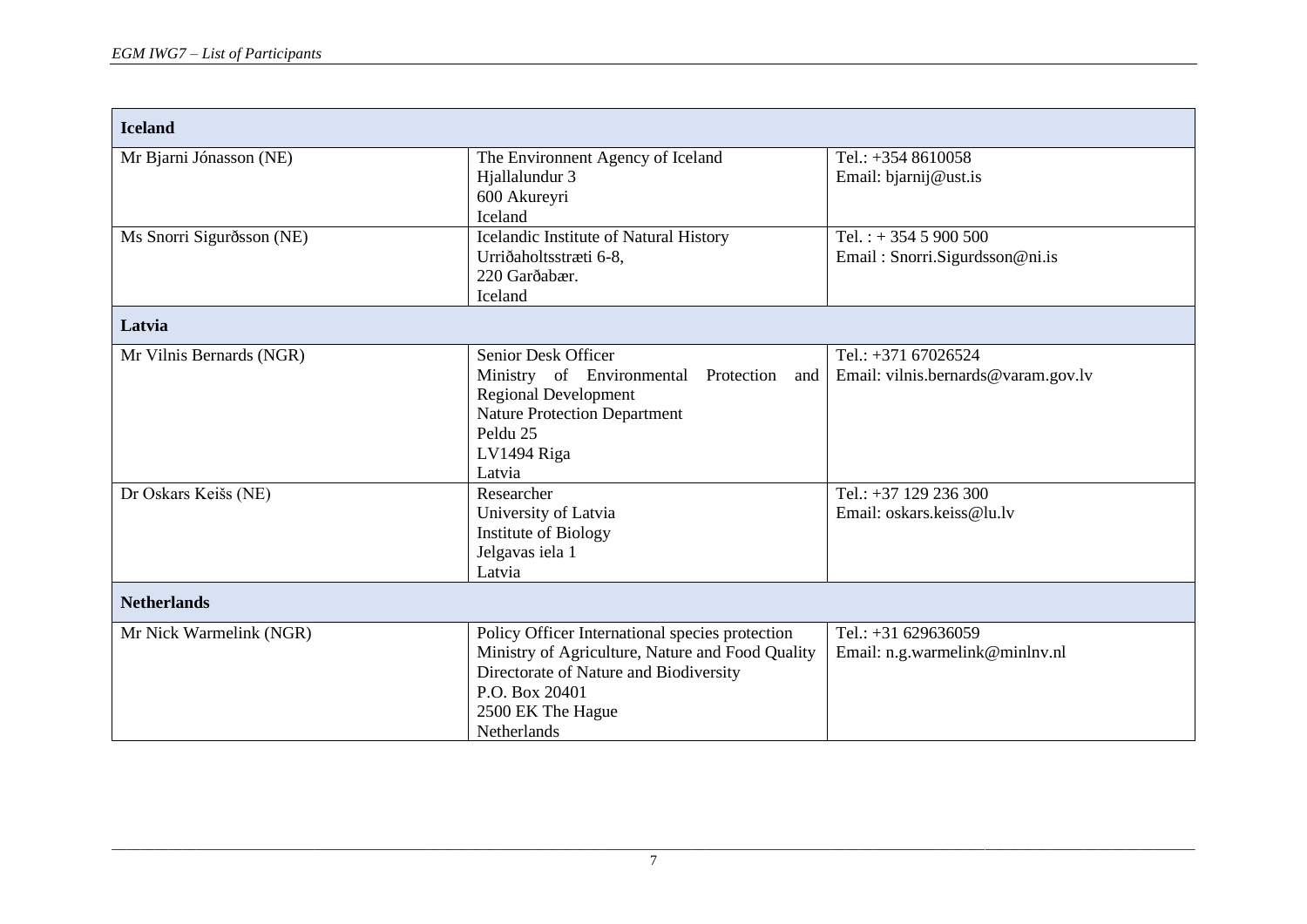| Mr Gerben Mensink (NGR)     | Policymaker Ecology            | Tel.: $+31$ 582 928 955          |
|-----------------------------|--------------------------------|----------------------------------|
|                             | Province of Friesland          | Email: g.mensink@fryslan.frl     |
|                             | P.O. Box 20120                 |                                  |
|                             | 8900 HM Leeuwarden             |                                  |
|                             | Netherlands                    |                                  |
| Ms Patty Laan-Olij (NGR)    | FBE Noord-Holland              | Tel.: $+310655544922$            |
|                             | Spaarne 17                     | Email: p.laan@fbenoordholland.nl |
|                             | 2011 CD Haarlem                |                                  |
|                             | <b>Netherlands</b>             |                                  |
| Mr Kornelis Koffijberg (NE) | Researcher                     | Tel.: $+31$ 247 410 463          |
|                             | Sovon Vogelonderzoek Nederland | Email: kees.koffijberg@sovon.nl  |
|                             | Department of Monitoring       |                                  |
|                             | P.O. Box 6521                  |                                  |
|                             | 6503 GA Nijmegen               |                                  |
|                             | Netherlands                    |                                  |

| <b>Norway</b>                |                                               |                                           |
|------------------------------|-----------------------------------------------|-------------------------------------------|
| Mr Arild Espelien (NGR)      | Norwegian Environment Agency                  | Tel.: +47 41512396                        |
|                              | 1008, Bratsbergvegen                          | Email: ares@dirnat.no                     |
|                              | 7039 Trondheim                                |                                           |
|                              | Norway                                        |                                           |
| Dr Ingunn Tombre (NE)        | Senior Researcher                             | Tel.: +4793466723                         |
|                              | Norwegian Institute for Nature Resarch (NINA) | Email: ingunn.tombre@nina.no              |
|                              | <b>Arctic Ecology Department</b>              |                                           |
|                              | The Fram Centre                               |                                           |
|                              | 9007 Tromsø                                   |                                           |
|                              | Norway                                        |                                           |
| Mr Ove Martin Gundersen (NE) | Project Manager                               | Tel.: +47 922 90 491                      |
|                              | Norwegian Farmers Union                       | Email: ove.martin.gundersen@bondelaget.no |
|                              | Jernbanegata 34C                              |                                           |
|                              | 7600 Levanger                                 |                                           |
|                              | Norway                                        |                                           |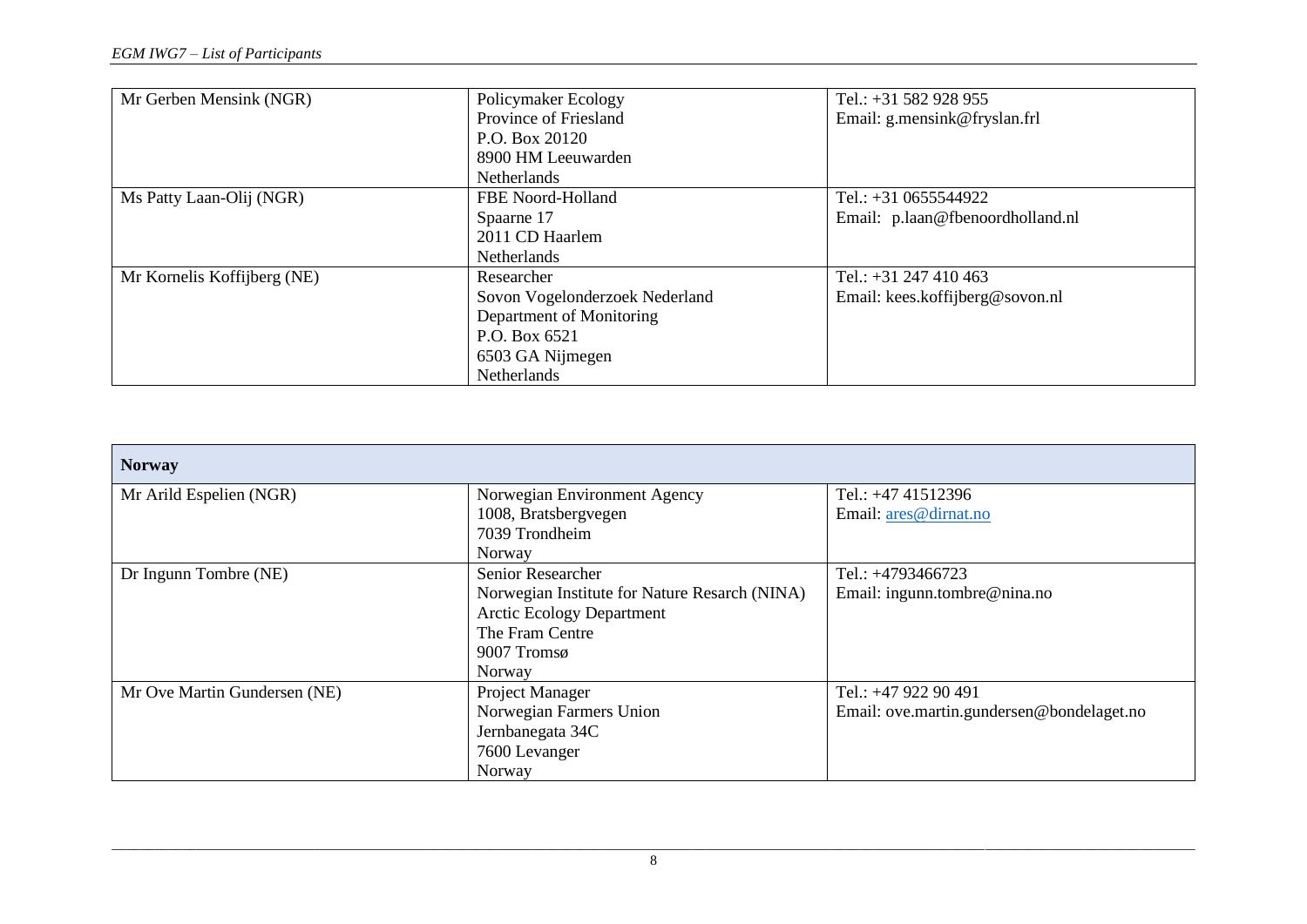| <b>Sweden</b>         |                                                |                                        |
|-----------------------|------------------------------------------------|----------------------------------------|
| Mr Per Risberg (NGR)  | Senior Officer                                 | Tel.: $+46106981734$                   |
|                       | <b>Swedish Environmental Protection Agency</b> | Email: per.risberg@naturvardsverket.se |
|                       | Forskarens väg 5                               |                                        |
|                       | 10648 Stockholm                                |                                        |
|                       | Sweden                                         |                                        |
| Ms Malin Åhl (NGR)    | Administrator                                  | Tel.: $+46106981675$                   |
|                       | Swedish Environmental Protection Agency        | Email: malin.ahl@naturvardsverket.se   |
|                       | <b>Natural Environment Department</b>          |                                        |
|                       | Virkesvägen 2, Hammarby Sjöstad                |                                        |
|                       | Stockholm, Sweden                              |                                        |
| Dr Johan Månsson (NE) | Researcher                                     | Tel.: $+46706638883$                   |
|                       | Swedish University of Agricultural Sciences    | Email: johan.mansson@slu.se            |
|                       | Grimsö Wildlife Research Station               |                                        |
|                       | S-730 91 Riddarhyttan                          |                                        |
|                       | Sweden                                         |                                        |

| <b>United Kingdom</b>    |                                               |                                 |
|--------------------------|-----------------------------------------------|---------------------------------|
| Prof. Des Thompson (NGR) | Principal Adviser on Science and Biodiversity | Tel: +44 7774161251             |
|                          | NatureScot                                    | Email: des.thompson@nature.scot |
| <b>EGM IWG Chair</b>     | Silvan House, 231 Corstorphine Road           |                                 |
|                          | EH127AT Edinburgh                             |                                 |
|                          | United Kingdom                                |                                 |
| Mr Matt Parsons (NGR)    | Senior International Advisor, Migratory Birds | Tel:<br>+44 7810532865          |
|                          | Joint Nature Conservation Committee (JNCC)    | Email: matt.parsons@jncc.gov.uk |
|                          | <b>International Advice Team</b>              |                                 |
|                          | Baxter Street AB11 9QA                        |                                 |
|                          | Aberdeen                                      |                                 |
|                          | United Kingdom                                |                                 |

\_\_\_\_\_\_\_\_\_\_\_\_\_\_\_\_\_\_\_\_\_\_\_\_\_\_\_\_\_\_\_\_\_\_\_\_\_\_\_\_\_\_\_\_\_\_\_\_\_\_\_\_\_\_\_\_\_\_\_\_\_\_\_\_\_\_\_\_\_\_\_\_\_\_\_\_\_\_\_\_\_\_\_\_\_\_\_\_\_\_\_\_\_\_\_\_\_\_\_\_\_\_\_\_\_\_\_\_\_\_\_\_\_\_\_\_\_\_\_\_\_\_\_\_\_\_\_\_\_\_\_\_\_\_\_\_\_\_\_\_\_\_\_\_\_\_\_\_\_\_\_\_\_\_\_ 9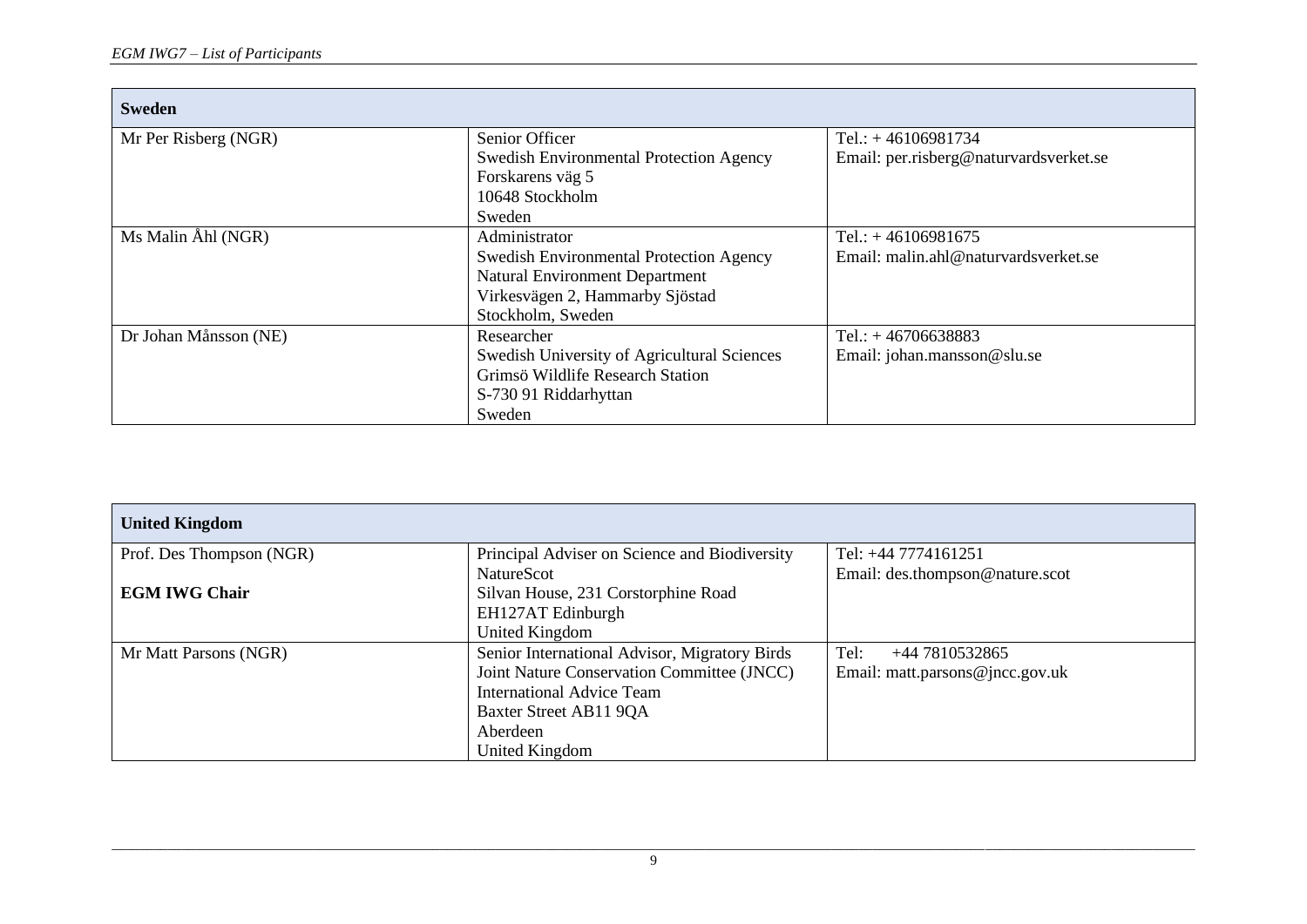| Mr Donald Fraser (NGR) | Head of Wildlife Management               | Tel.: $+44(0)$ 7990561963        |
|------------------------|-------------------------------------------|----------------------------------|
| *online*               | <b>NatureScot</b>                         | Email: donald.fraser@nature.scot |
|                        | Great Glen House, Leachkin Road Inverness |                                  |
|                        | <b>IV38NW</b> Inverness                   |                                  |
|                        | United Kingdom                            |                                  |
| Ms Rae McKenzie (NE)   | Policy & Operations Manager               | Tel.: +44 07717547291            |
|                        | <b>NatureScot</b>                         | Email: rae.mckenzie@nature.scot  |
|                        | Wildlife Management Unit                  |                                  |
|                        | Main Street, Bowmore                      |                                  |
|                        | PA437JJ Bowmore, Isle of Islay            |                                  |
|                        | United Kingdom                            |                                  |
| Ms Jessica Shaw (NE)   | <b>Ornithology Adviser</b>                | Tel.: $+4401313144187$           |
| *online*               | <b>NatureScot</b>                         | Email: Jessica.Shaw@nature.scot  |
|                        | Stilligarry, South Uist,                  |                                  |
|                        | Western Isles HS8 5RS                     |                                  |
|                        | United Kingdom                            |                                  |
| Ms Morag Milne (NE)    | Wildlife Policy Officer                   | Tel.: $+44(0)$ 1738 458625       |
|                        | <b>NatureScot</b>                         | Email: morag.milne@nature.scot   |
|                        | Battleby, Redgorten                       |                                  |
|                        | PH1 3EW Perth                             |                                  |
|                        | United Kingdom                            |                                  |

| <b>Observer Range States</b> |                                              |                              |
|------------------------------|----------------------------------------------|------------------------------|
| Representative               | <b>Institution/Organization/Position</b>     | <b>Contact Email</b>         |
| <b>Ireland</b>               |                                              |                              |
| Dr Sean Kelly (NGR)          | Ecologist                                    | Tel.: +353 85 872 8714       |
|                              | National Parks and Wildlife Service          | Email: sean.kelly@chg.gov.ie |
| *online*                     | Dept. Housing, Local Government and Heritage |                              |
|                              | 90 King Street North, Smithfield             |                              |
|                              | D07 N7CV Dublin                              |                              |
|                              | Ireland                                      |                              |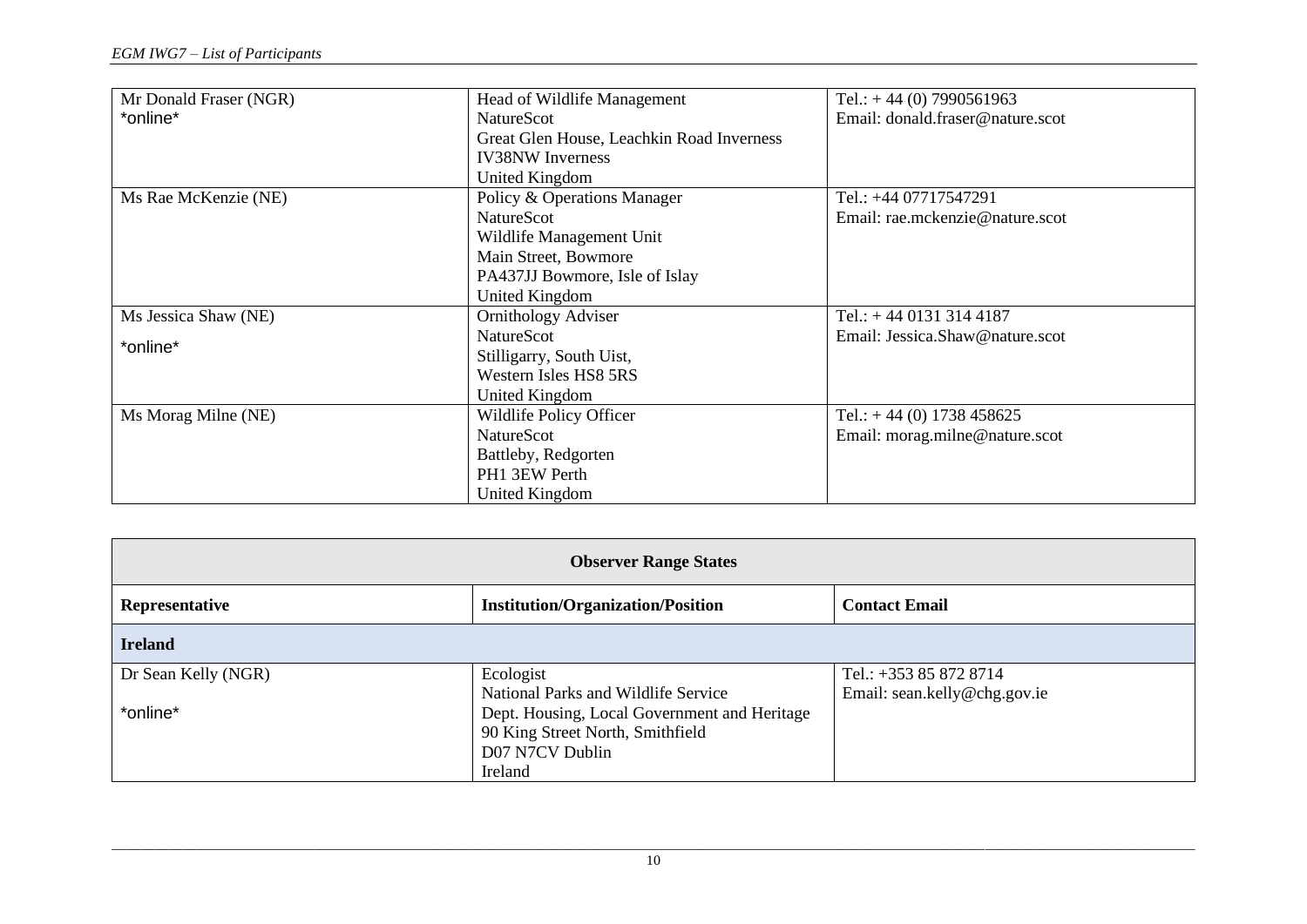| <b>Spain</b>                            |                                             |                          |
|-----------------------------------------|---------------------------------------------|--------------------------|
| Ms Mencia Serrano Ruiz de Dulanto       | Head of Service                             | Tel.: $+34913471536$     |
| (observer to the Greylag Goose process) | Ministry of Agricultura, Fisheries and Food | Email: mpserrano@mapa.es |
|                                         | <b>Hunting Department</b>                   |                          |
|                                         | Almagro 33St. 28071 Madrid                  |                          |
|                                         | Spain                                       |                          |

| <b>Permanent Observers</b>                                            |                                                                                            |                                                    |
|-----------------------------------------------------------------------|--------------------------------------------------------------------------------------------|----------------------------------------------------|
| Representative                                                        | <b>Position</b>                                                                            | <b>Contact Email</b>                               |
| <b>Birdlife International</b>                                         |                                                                                            |                                                    |
| Mr Ariel Brunner                                                      | Senior Head of Policy                                                                      | Tel.: +32 491 904 653                              |
| *online*                                                              | BirdLife Europe and Central Asia<br>Avenue de la Toison d'Or 67<br>1060 Brussels           | Email: ariel.brunner@birdlife.org                  |
| <b>International Council for Game and Wildlife Conservation (CIC)</b> | Belgium                                                                                    |                                                    |
| Ms Iben Hove Sørensen (also a member of<br>Danish delegation)         | Danish Hunters' Association<br>Molsvej 34<br>8410 Rønde<br>Denmark                         | Tel.: +45 817 716 64<br>Email: ihs@jaegerne.dk     |
| FACE <sup>2</sup>                                                     |                                                                                            |                                                    |
| Mr Alexander Griffin                                                  | Senior Conservation Manager<br><b>FACE</b><br>Rue Belliard 205<br>1040 Brussels<br>Belgium | Tel.: $+32$ 2 4161619<br>Email: cy.griffin@face.eu |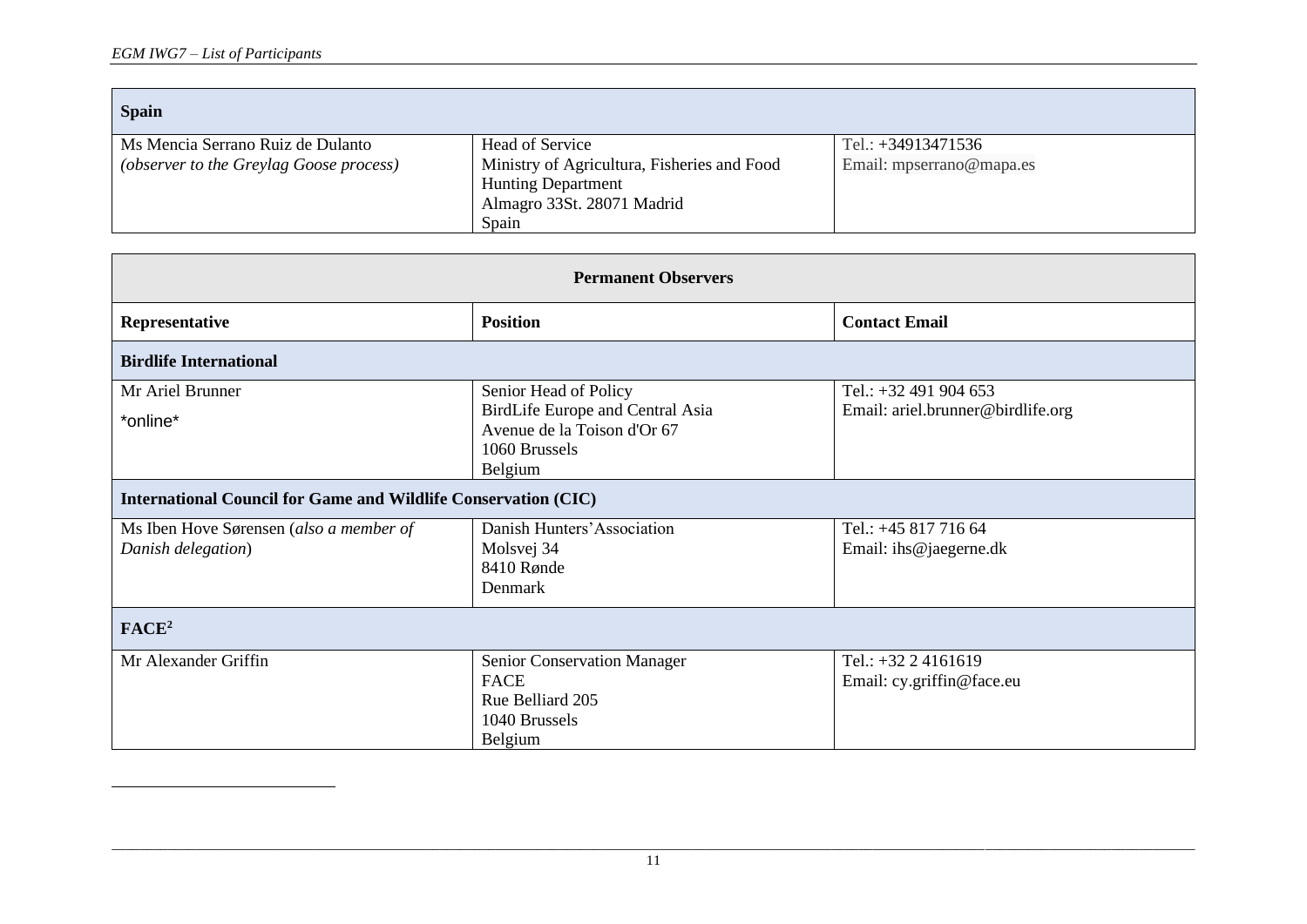| <b>Nordic Hunters' Alliance</b> |                                          |                                        |
|---------------------------------|------------------------------------------|----------------------------------------|
| Mr Johan Svalby                 | Senior Advisor for International Affairs | Tel.: $+32478817468$                   |
| *online*                        | Nordic Hunters' Alliance                 | Email: johan.svalby@jagareforbundet.se |
|                                 | Rue des Commercants 16C, 18              |                                        |
|                                 | B-1000 Brussels                          |                                        |
|                                 | Belgium                                  |                                        |
| <b>OMPO</b>                     |                                          |                                        |
| Mr Alexandre Czajkowski         | Director                                 | Tel.: $+ 0144010512$                   |
|                                 | <b>OMPO</b>                              | Email: vanneau@ompo.org                |
|                                 | 59 rue Ampère                            |                                        |
|                                 | 75017 Paris                              |                                        |
|                                 | France                                   |                                        |

| <b>Wadden Sea Forum</b>       |                                       |                                    |
|-------------------------------|---------------------------------------|------------------------------------|
| Dr Frank Ahlhorn              | <b>Managing Director</b>              | Tel.: +49 4421 9108 18             |
| *online*                      | Wadden Sea Forum                      | Email: ahlhorn@waddensea-forum.org |
|                               | Virchowstr. 1                         |                                    |
|                               | 26382 Wilhelmshaven                   |                                    |
|                               | Germany                               |                                    |
| <b>Wetlands International</b> |                                       |                                    |
| Dr Szabolcs Nagy              | <b>Biodiversity Programme Manager</b> | Tel.: $+31$ 628554823              |
|                               | <b>Wetlands International</b>         | Email: szabolcs.nagy@wetlands.org  |
|                               | P.O. Box 471                          |                                    |
|                               | 6700AL Wageningen                     |                                    |
|                               | Netherlands                           |                                    |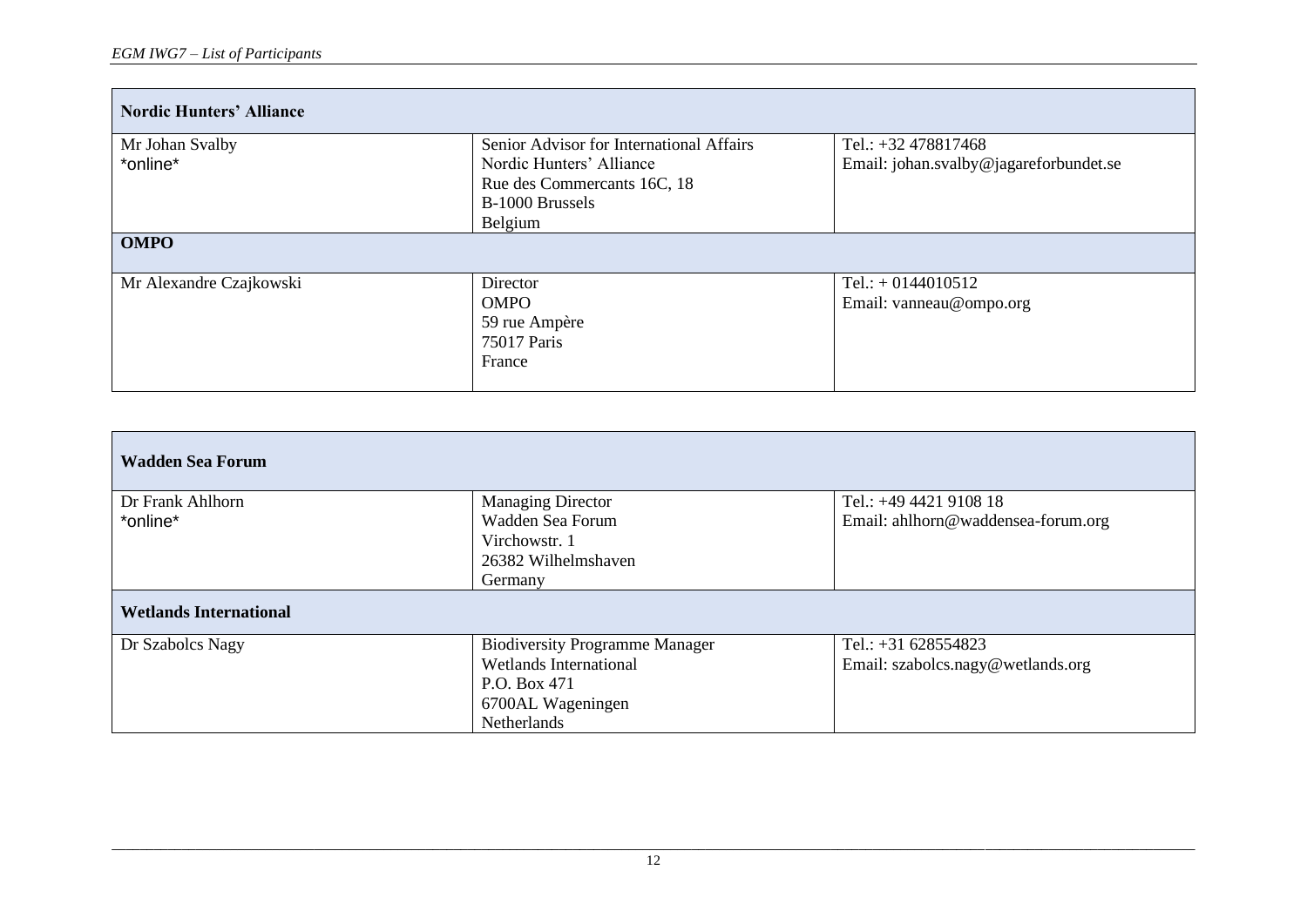| <b>Wildfowl and Wetlands Trust</b> |                                                                       |                                                            |
|------------------------------------|-----------------------------------------------------------------------|------------------------------------------------------------|
| Mr Richard Hearn                   | Policy and Advocacy Manager<br>Wildfowl and Wetlands Trust<br>GL2 7BT | Tel.: $+44$ 1453 891185<br>Email: richard.hearn@wwt.org.uk |
|                                    | Gloucester<br>United Kingdom                                          |                                                            |

| <b>AEWA EGMP Data Centre</b> |                                   |                                |
|------------------------------|-----------------------------------|--------------------------------|
| Representative               | <b>Position</b>                   | <b>Contact Email</b>           |
| Dr Jesper Madsen             | Head of the AEWA EGMP Data Centre | Tel.: $+45$ 294 402 04         |
|                              | Department of Bioscience          | Email: jm@bios.au.dk           |
|                              | Aarhus University                 |                                |
|                              | Grenåvej 12                       |                                |
|                              | 8410 Rønde                        |                                |
|                              | Denmark                           |                                |
| Dr Fred Johnson              | Senior Researcher                 | Tel.: +1 352 494 4611          |
|                              | Aarhus University                 | Email: fred.johnson@bios.au.dk |
| *online*                     | 711 SW Truluck Terrace            |                                |
|                              | 32038 Ft. White                   |                                |
|                              | <b>United States</b>              |                                |
| Dr Gitte Høj Jensen          | <b>Post-Doctoral Researcher</b>   | Tel.: $+45$ 22461504           |
|                              | <b>EGMP</b> Data Centre           | Email: ghj@bios.au.dk          |
|                              | Aarhus University                 |                                |
|                              | Grenåvej 12                       |                                |
|                              | 8410 Rønde                        |                                |
|                              | Denmark                           |                                |